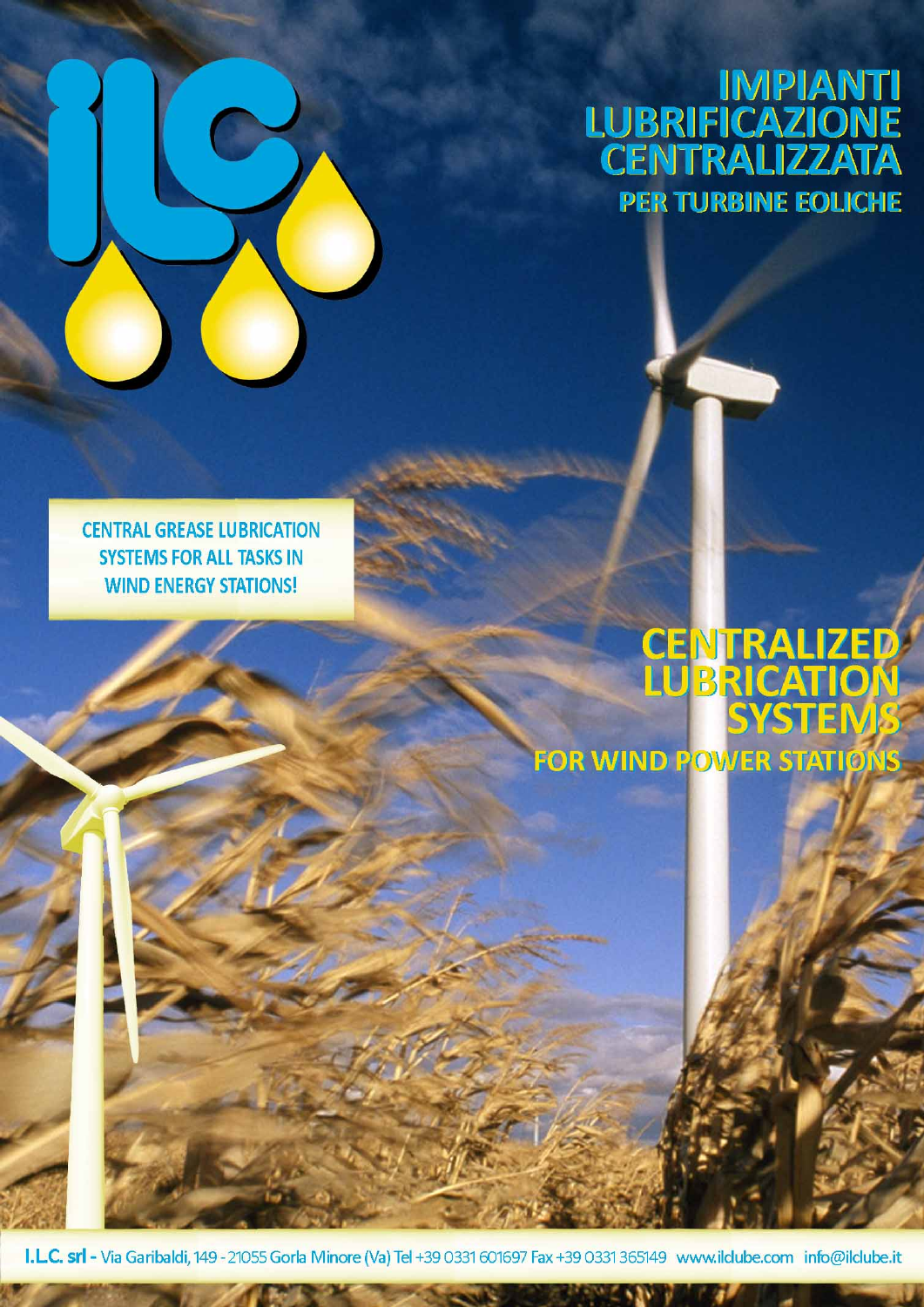

**PER TURBINE EOLICHE** 





**FOR WIND POWER STATIONS** 

# *Where the Centralized Lubrication System works on*



- Primary bearing ‐ A
- Azimuth bearing and gearing ‐ B
	- Yaw drive pitch ‐ C
		- Blade bearing ‐ D
			- Blade Pitch ‐ E
			- Generator ‐ F

## *Advantages*

- o Accurate distribution of grease on the friction points
- o Increased availability of your machine
- o Reduced consumption of grease
- o Reduced operating costs
- o Simplified maintenance
- o All lubricant points centrally linked and easily supplied with grease

I.L.C. srl - Via Garibaldi, 149 - 21055 Gorla Minore (Va) - Italy **■ +39 0331 601697 ■ +39 0331 365149 ■ info@ilclube.it www.ilclube.com**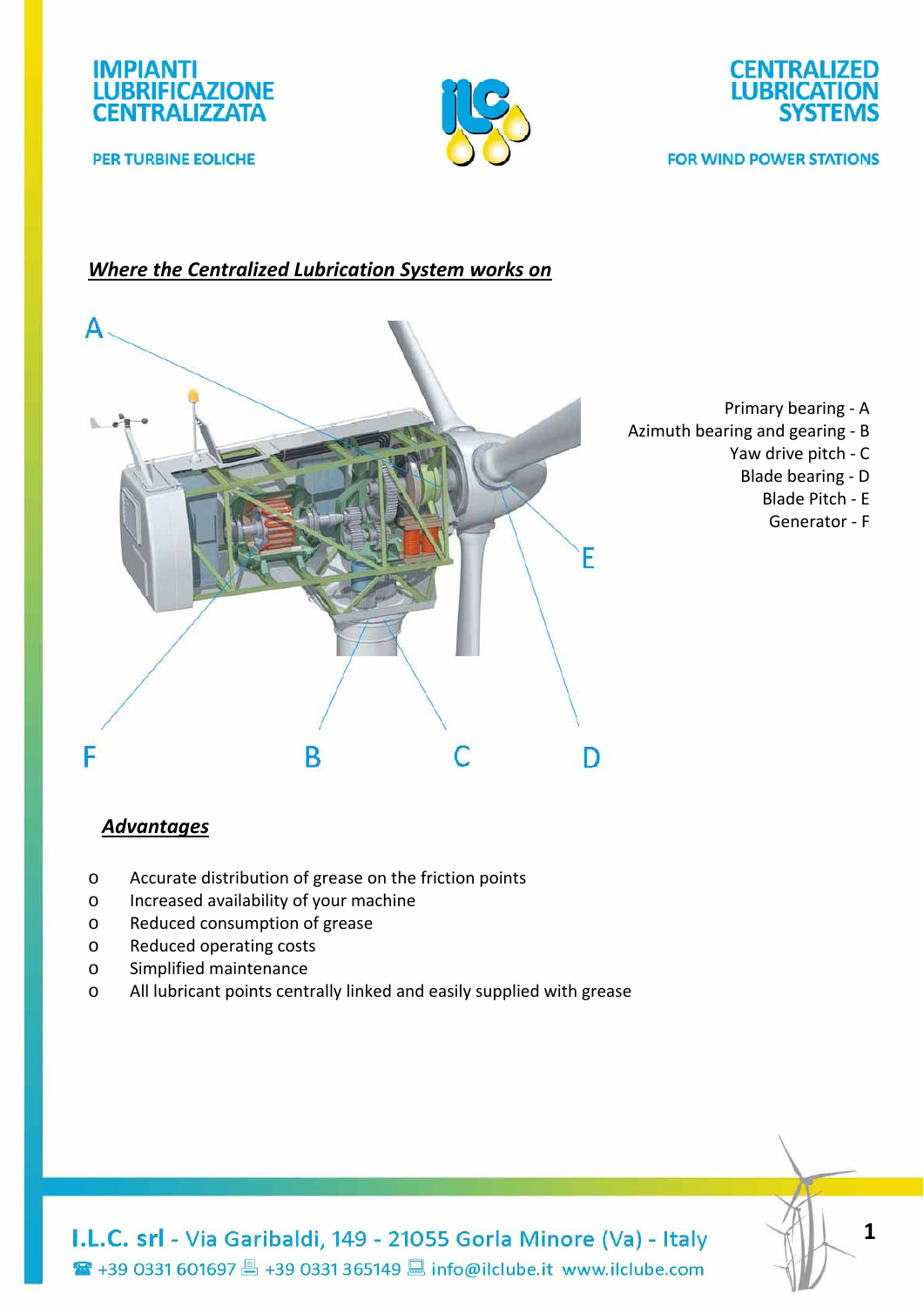

**PER TURBINE EOLICHE** 





#### **FOR WIND POWER STATIONS**

## *How the system works*

Electric pumps can drive grease to Progressive Dividers or Metering Valves, that will supply a correct amount of lubricant to the points. Concerning the Wind Turbine, several bearings and drives are required, and with one appropriate system you will take care of several points of lubrication.

#### *Our PEG pump is used for*

Main bearing Azimuth bearing Generator

*Special PEG for rotating applications*

Blade bearing Pitch bearing



**INTERNATIONAL** 



METERING VALVES **BEERING VALVES BEERING** *PROGRESSIVE DIVIDER* 

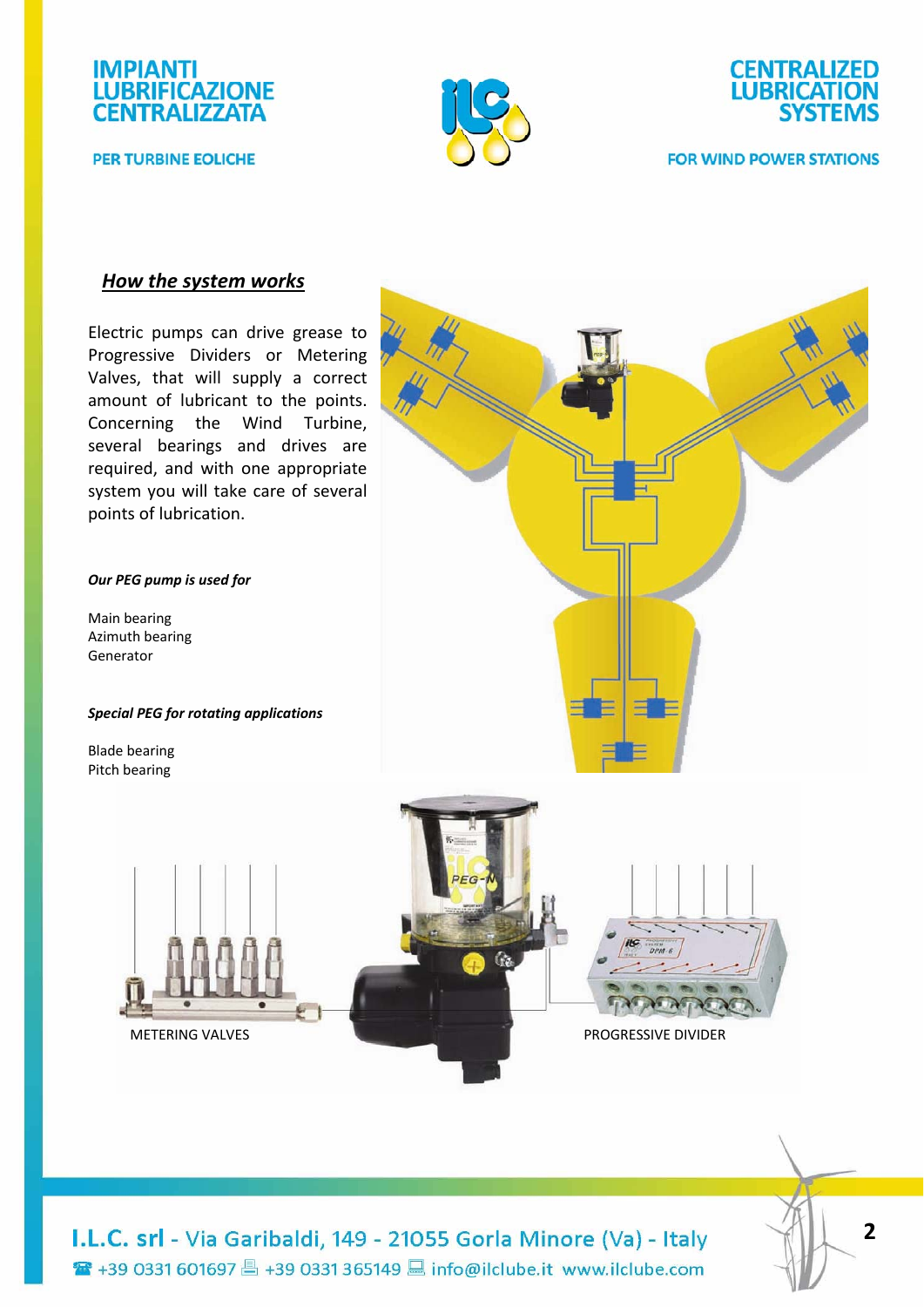## **IMPIANTI LUBRIFICAZIONE CENTRALIZZATA**

**PER TURBINE EOLICHE** 



# **CENTRALIZED LUBRICATION SYSTEMS**

#### **FOR WIND POWER STATIONS**

### **Pignone per la Lubrificazione di Ingranaggi Aperti**

Il modulo di lubrificazione consiste principalmente di un'asse in acciaio Inox e nel pignone di lubrificazione. È composto da un cuore di plastica dura e spugna applicata con un processo speciale. La spugna è stata sviluppata per l'uso di lubrificanti ad alta adesività e può essere tagliata solo con un getto d'acqua a causa della sua alta resistenza all'abrasione. Uno dei benefici del taglio a getto d'acqua è che la spugna esterna del pignone resta porosa e quindi assorbente.

Il lubrificante passa attraverso il foro longitudinale e lungo i fori radiali raggiunge la parte esterna dell'asse. Questi fori radiali sono allineati con la base del dente e sono designati così che al massimo uno o due canali nel cuore plastico siano forniti di lubrificante. All'estremità del dente il lubrificante passa dalla plastica alla spugna e poi è definitivamente distribuito attraverso il movimento rotatorio al fianco dei denti dell'ingranaggio che dev'essere lubrificato. Le tenute in Viton evitano che il lubrificante fuoriesca dalle parti finali del pignone. I finali in spugna evitano sia il cosiddetto "effetto dispersivo" che il gocciolamento dei lubrificanti, difetti conosciuti nei pignoni con struttura solida, e infine funge da serbatoio di riserva.



#### **Lubrificanti da utilizzare (testate da ‐10°C a +40°C)**

I lubrificanti testati non causano danni per incompatibilità con i nostri materiali. Non garantiamo le caratteristiche, ad esempio l'adesione, dei lubrificanti testati.



*Usable lubricants (‐10°C up to +40°C tested) Tested lubricants cause do damages by incompatibility with our used materials. We assume no guarantee for the adhesion and the attributes of the tested lubricants*

| Produttore / Manufacturer | Descrizione / Description                                       |  |
|---------------------------|-----------------------------------------------------------------|--|
| <b>FUCHS LUBRITECH</b>    | CEPLATTYN BL - CEPLATTYN ECO300 - CEPLATTYN 300 - GLEITMO 585-K |  |
| KLÜBER                    | <b>GRAFLOSCON A-G 1 ULTRA - GRAFLOSCON C-SG 0 ULTRA</b>         |  |
| LIFBHERR                  | <b>SPEZIALPASTE CTK</b>                                         |  |
| <b>MAGNA GROUP</b>        | OMEGA <sub>73</sub>                                             |  |
| <b>MOBIL</b>              | MOBILGEAR OGL007 - MOBILGEAR OGL461 - MOBILTAC 375NL            |  |
| <b>MOLYKOTE</b>           | <b>LONGTERM 2 PLUS</b>                                          |  |
|                           |                                                                 |  |



#### *Supply Pinion for Lubrication of Open Gear Rings*

*The lubrication module mainly consists of a stainless steel axle and the lubrication pinion. It is made up a hard plastic core and foam applied in a special process. The foam was developed for the use if adhesive lubricants and can only be cut with water jet owing to its high abrasion resistance. One welcome side‐effect of water‐jet cutting is that the outer contour of the pinion remains porous and thus absorbent.*

*The lubricant passes through longitudinal and cross bores inside the axle to the lubrication groove located on the axle exterior. This lubrication groove is aligned with the tooth mesh and designed so that at least one and maximum two of the channels in the plastic core is supplied with lubricant. At the tooth tip the lubricant passes from the plastic to the foam part of the lubrication pinion and is then evenly distributed by the rolling motion onto the tooth flank of the gear to be lubricated. Viton seals prevent the lubricant from emerging at the ends of the lubrication pinion. The foam outer contour prevents both the "displacement effect", which is known from lubrication pinions with a solid outer structure and the dripping of the lubricants; it also offers emergency running properties.*